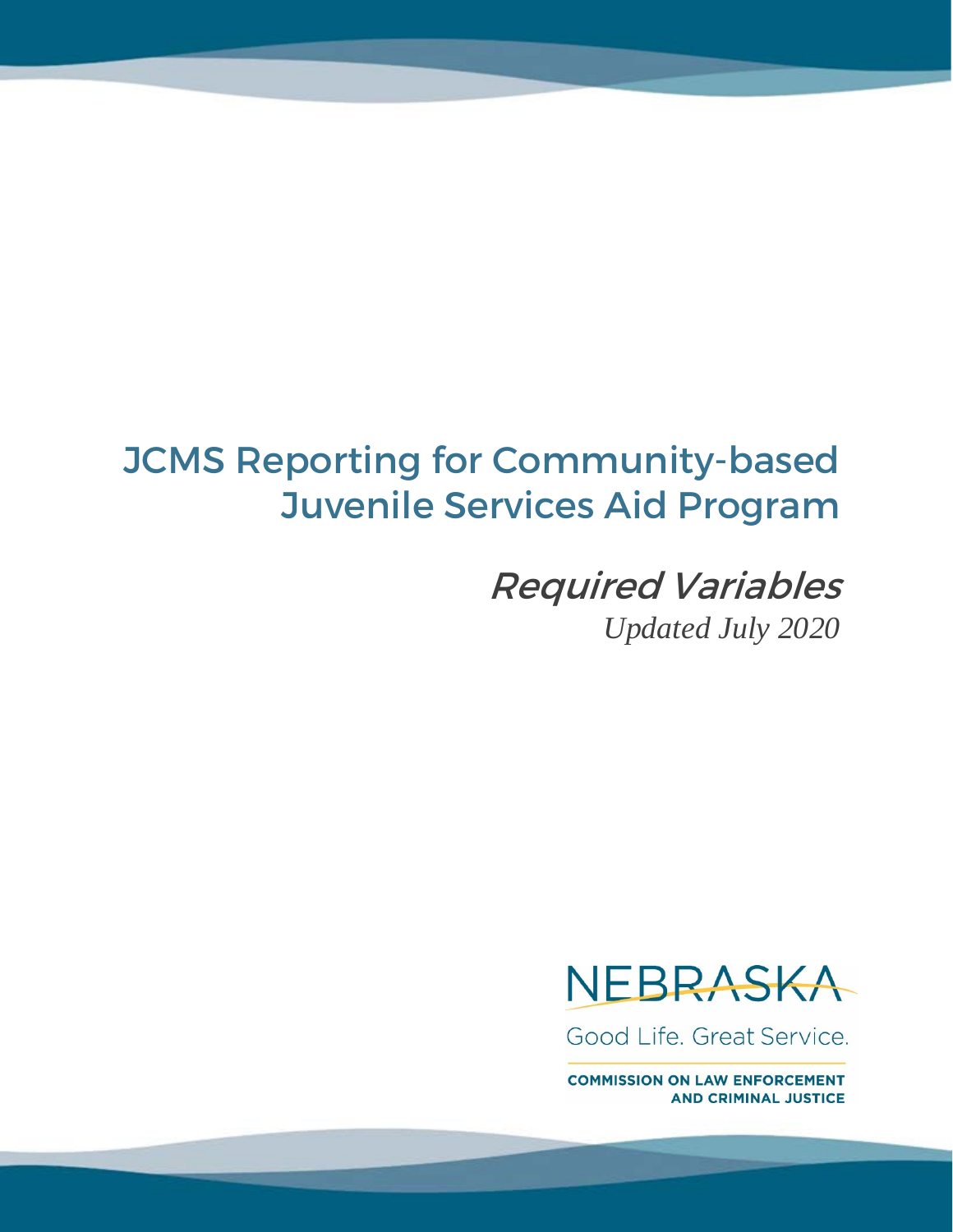

## Contents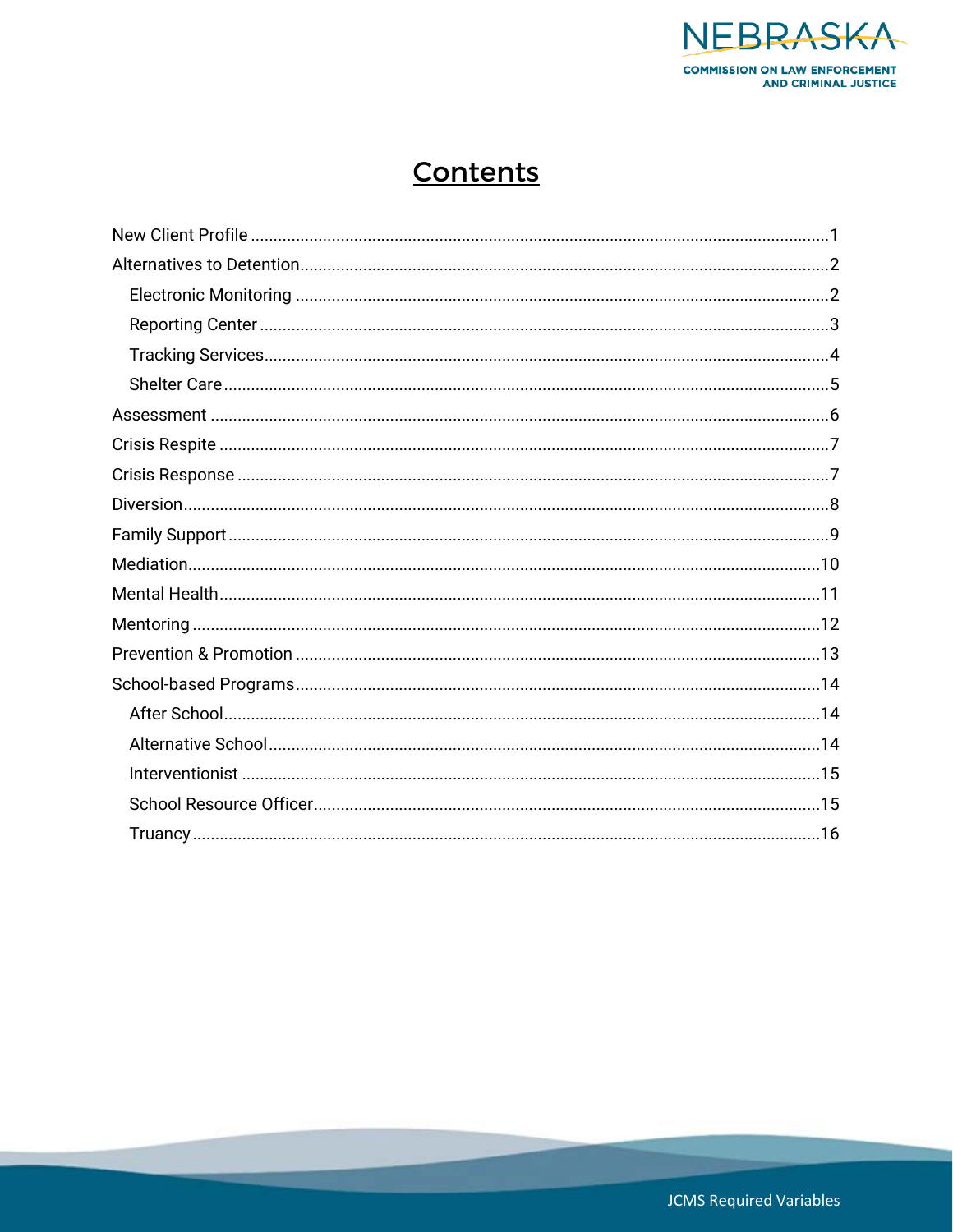

### New Client Profile

<span id="page-2-0"></span>

| <b>Client Information</b> |                            |  |
|---------------------------|----------------------------|--|
|                           | <b>First Name</b>          |  |
|                           | Last Name                  |  |
|                           | Date of Birth              |  |
|                           | Gender                     |  |
|                           | Race/Ethnicity             |  |
|                           | Agency                     |  |
|                           | <b>Referral/Event Date</b> |  |
|                           | <b>Case Type</b>           |  |

JCMS Required Variables| 1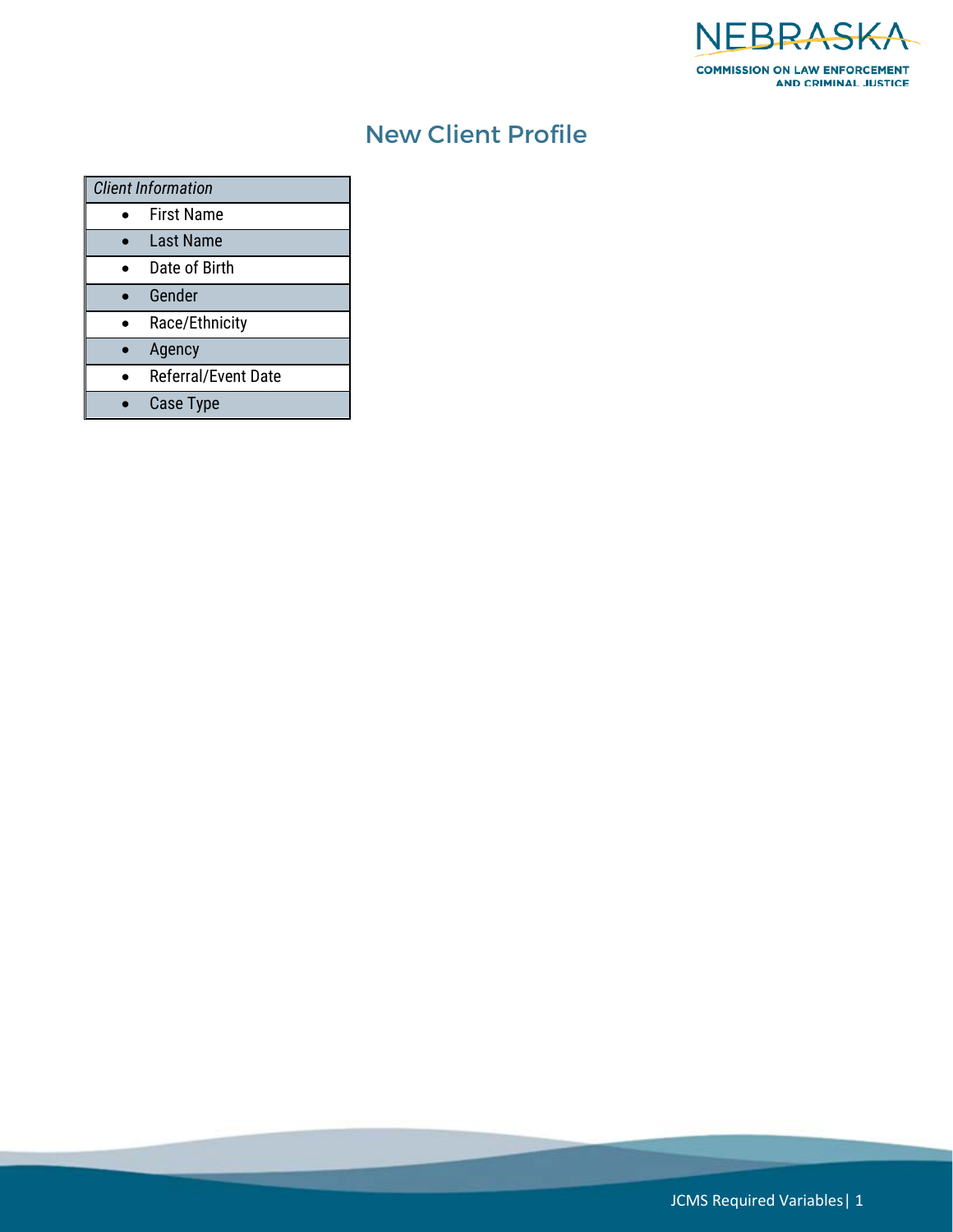

#### Alternatives to Detention

<span id="page-3-1"></span><span id="page-3-0"></span>

| <b>Electronic Monitoring</b>                     |                                              |  |  |
|--------------------------------------------------|----------------------------------------------|--|--|
| Intake                                           | <b>UA Screens Tab</b>                        |  |  |
| <b>Grant County</b><br>$\bullet$                 | Date of UA Screen<br>$\bullet$               |  |  |
| <b>School Enrollment</b><br>$\bullet$            | UA Results Related to Discharge<br>$\bullet$ |  |  |
| <b>School Name</b><br>$\bullet$                  | <b>Screen Result</b><br>$\bullet$            |  |  |
| <b>Current Grade</b><br>$\bullet$                |                                              |  |  |
| Custody/Guardianship<br>$\bullet$                | <b>Incentives Tab</b>                        |  |  |
| <b>Currently Placed Out of Home</b><br>$\bullet$ | Date<br>$\bullet$                            |  |  |
| <b>Status at Intake</b><br>$\bullet$             | Type of Incentive<br>$\bullet$               |  |  |
| <b>Referral Source</b><br>$\bullet$              |                                              |  |  |
| <b>Date Referred</b><br>$\bullet$                | <b>Objectives Tab</b>                        |  |  |
| Date Enrolled/Intake<br>$\bullet$                | Objectives<br>$\bullet$                      |  |  |
|                                                  | <b>Activities</b><br>$\bullet$               |  |  |
| Discharge                                        | <b>Outcomes</b>                              |  |  |
| Discharge Date<br>$\bullet$                      |                                              |  |  |
| Discharge Reason<br>$\bullet$                    | <b>Charges Tab</b>                           |  |  |
| Detained at Discharge<br>$\bullet$               | Offense Date<br>$\bullet$                    |  |  |
| <b>Program Progress</b><br>$\bullet$             | <b>Statute</b><br>$\bullet$                  |  |  |
| <b>Discharge Placement</b><br>$\bullet$          | Charge<br>$\bullet$                          |  |  |
|                                                  |                                              |  |  |
| <b>Monitor Tab</b>                               |                                              |  |  |
| <b>Monitor Date</b><br>$\bullet$                 |                                              |  |  |
| <b>Monitor Activity</b><br>$\bullet$             |                                              |  |  |
|                                                  |                                              |  |  |
| <b>Scores Tab</b>                                |                                              |  |  |
| <b>Test Name</b><br>$\bullet$                    |                                              |  |  |
| Date                                             |                                              |  |  |
| Score                                            |                                              |  |  |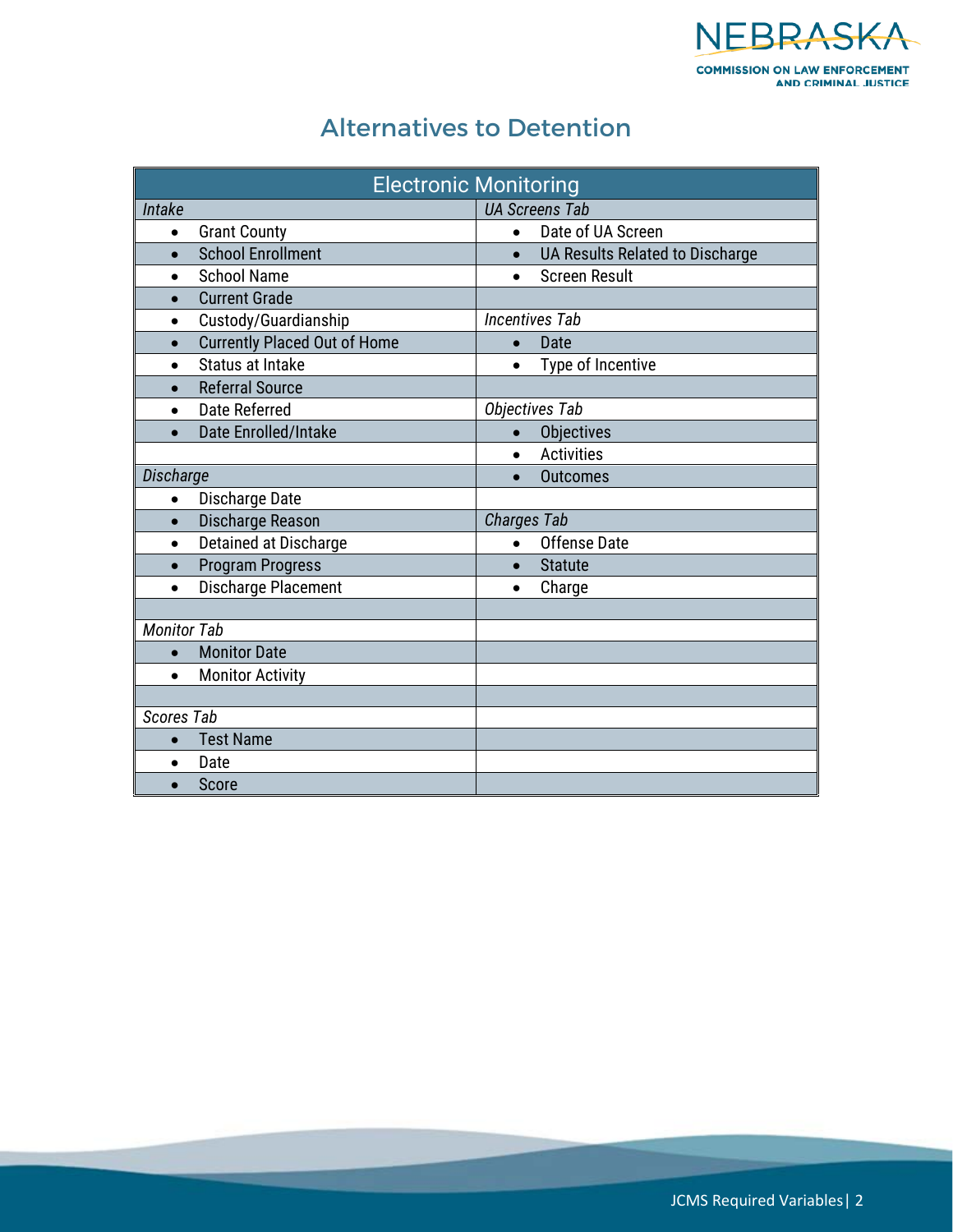

<span id="page-4-0"></span>

| <b>Reporting Center</b> |                                     |                   |                                 |
|-------------------------|-------------------------------------|-------------------|---------------------------------|
| Intake                  |                                     | <b>Scores Tab</b> |                                 |
| $\bullet$               | <b>Grant County</b>                 | $\bullet$         | <b>Test Completed</b>           |
| $\bullet$               | <b>School Enrollment</b>            | $\bullet$         | <b>Test Name</b>                |
| $\bullet$               | <b>School Name</b>                  | $\bullet$         | Date                            |
| $\bullet$               | <b>Current Grade</b>                | $\bullet$         | Score                           |
| $\bullet$               | Custody/Guardianship                |                   |                                 |
| $\bullet$               | <b>Currently Placed Out of Home</b> |                   | <b>UA Screens Tab</b>           |
| $\bullet$               | <b>Status at Intake</b>             |                   | <b>UA Completed</b>             |
| $\bullet$               | <b>Type of Center</b>               | $\bullet$         | Date of UA Screen               |
| $\bullet$               | <b>Date Referred</b>                | $\bullet$         | <b>UA Screen Result</b>         |
| $\bullet$               | <b>Referral Source</b>              | $\bullet$         | UA Results Related to Discharge |
| $\bullet$               | Date Enrolled/Intake                |                   |                                 |
| Discharge               |                                     |                   | <b>Incentives Tab</b>           |
| $\bullet$               | Discharge Date                      | $\bullet$         | Date                            |
| $\bullet$               | Discharge Reason                    | $\bullet$         | Type of Incentive               |
| $\bullet$               | Detained at Discharge               |                   |                                 |
| $\bullet$               | <b>Program Progress</b>             |                   | <b>Objectives Tab</b>           |
| $\bullet$               | Discharge Placement                 | $\bullet$         | <b>Objectives</b>               |
|                         |                                     | $\bullet$         | <b>Activities</b>               |
| <b>Contacts Tab</b>     |                                     | $\bullet$         | <b>Outcomes</b>                 |
| $\bullet$               | <b>Begin Date</b>                   |                   |                                 |
| $\bullet$               | <b>End Date</b>                     | Charges Tab       |                                 |
| $\bullet$               | <b>Type of Contact</b>              | $\bullet$         | <b>Offense Date</b>             |
| $\bullet$               | <b>Contact With</b>                 | $\bullet$         | <b>Statute</b>                  |
| $\bullet$               | <b>Hours of Contact</b>             |                   | Charge                          |
| $\bullet$               | <b>Number of Occurrences</b>        |                   |                                 |
|                         |                                     |                   |                                 |
| Classes Tab             |                                     |                   |                                 |
| $\bullet$               | <b>Start Date</b>                   |                   |                                 |
| $\bullet$               | <b>End Date</b>                     |                   |                                 |
| $\bullet$               | <b>Class Name</b>                   |                   |                                 |
| $\bullet$               | <b>Class Type</b>                   |                   |                                 |
| $\bullet$               | <b>Hours Required</b>               |                   |                                 |
| $\bullet$               | <b>Hours Completed</b>              |                   |                                 |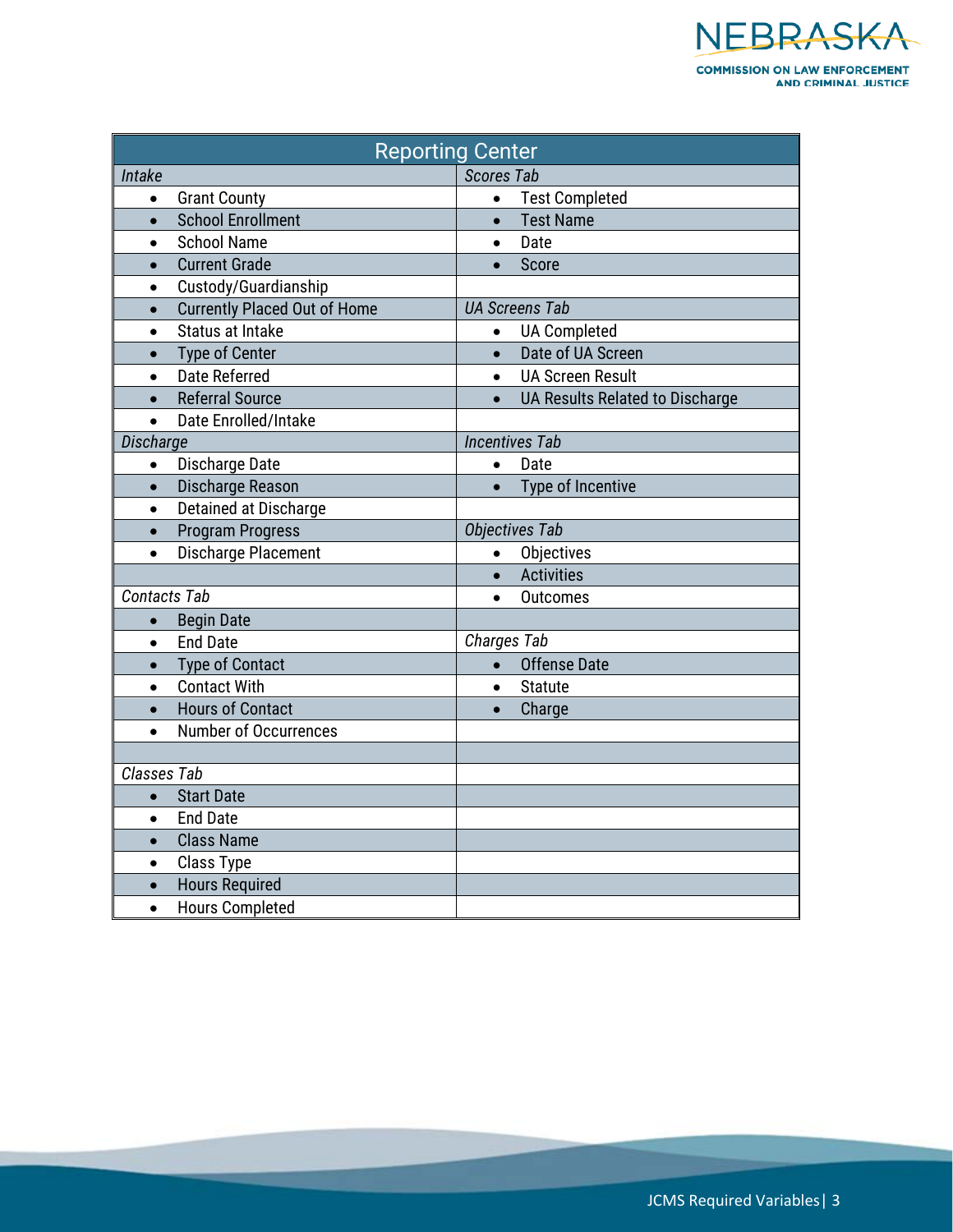

<span id="page-5-0"></span>

| <b>Tracking Services</b> |                                     |                       |                                 |
|--------------------------|-------------------------------------|-----------------------|---------------------------------|
| Intake                   |                                     | <b>Scores Tab</b>     |                                 |
| $\bullet$                | <b>Grant County</b>                 | $\bullet$             | <b>Test Completed</b>           |
| $\bullet$                | <b>School Enrollment</b>            | $\bullet$             | <b>Test Name</b>                |
| $\bullet$                | <b>School Name</b>                  | $\bullet$             | Date                            |
| $\bullet$                | <b>Current Grade</b>                |                       | Score                           |
| $\bullet$                | Custody/Guardianship                |                       |                                 |
| $\bullet$                | <b>Currently Placed Out of Home</b> |                       | <b>UA Screens Tab</b>           |
| $\bullet$                | <b>Status at Intake</b>             | $\bullet$             | <b>UA Completed</b>             |
| $\bullet$                | <b>Referral Source</b>              | $\bullet$             | Date of UA Screen               |
| $\bullet$                | <b>Date Referred</b>                | $\bullet$             | <b>UA Screen Result</b>         |
| $\bullet$                | Date Enrolled/Intake                |                       | UA Results Related to Discharge |
|                          |                                     |                       |                                 |
| Discharge                |                                     | <b>Incentives Tab</b> |                                 |
| $\bullet$                | Discharge Date                      | $\bullet$             | Date                            |
| $\bullet$                | Discharge Reason                    | $\bullet$             | Type of Incentive               |
|                          | Detained at Discharge               |                       |                                 |
| $\bullet$                | <b>Program Progress</b>             | <b>Objectives Tab</b> |                                 |
| $\bullet$                | <b>Discharge Placement</b>          | $\bullet$             | Objectives                      |
|                          |                                     | $\bullet$             | <b>Activities</b>               |
| Contacts Tab             |                                     |                       | <b>Outcomes</b>                 |
| $\bullet$                | <b>Begin Date</b>                   |                       |                                 |
| $\bullet$                | <b>End Date</b>                     | Charges Tab           |                                 |
| $\bullet$                | <b>Type of Contact</b>              | $\bullet$             | <b>Offense Date</b>             |
| $\bullet$                | Contact with                        | $\bullet$             | <b>Statute</b>                  |
| $\bullet$                | <b>Hours of Contact</b>             |                       | Charge                          |
| $\bullet$                | <b>Number of Occurrences</b>        |                       |                                 |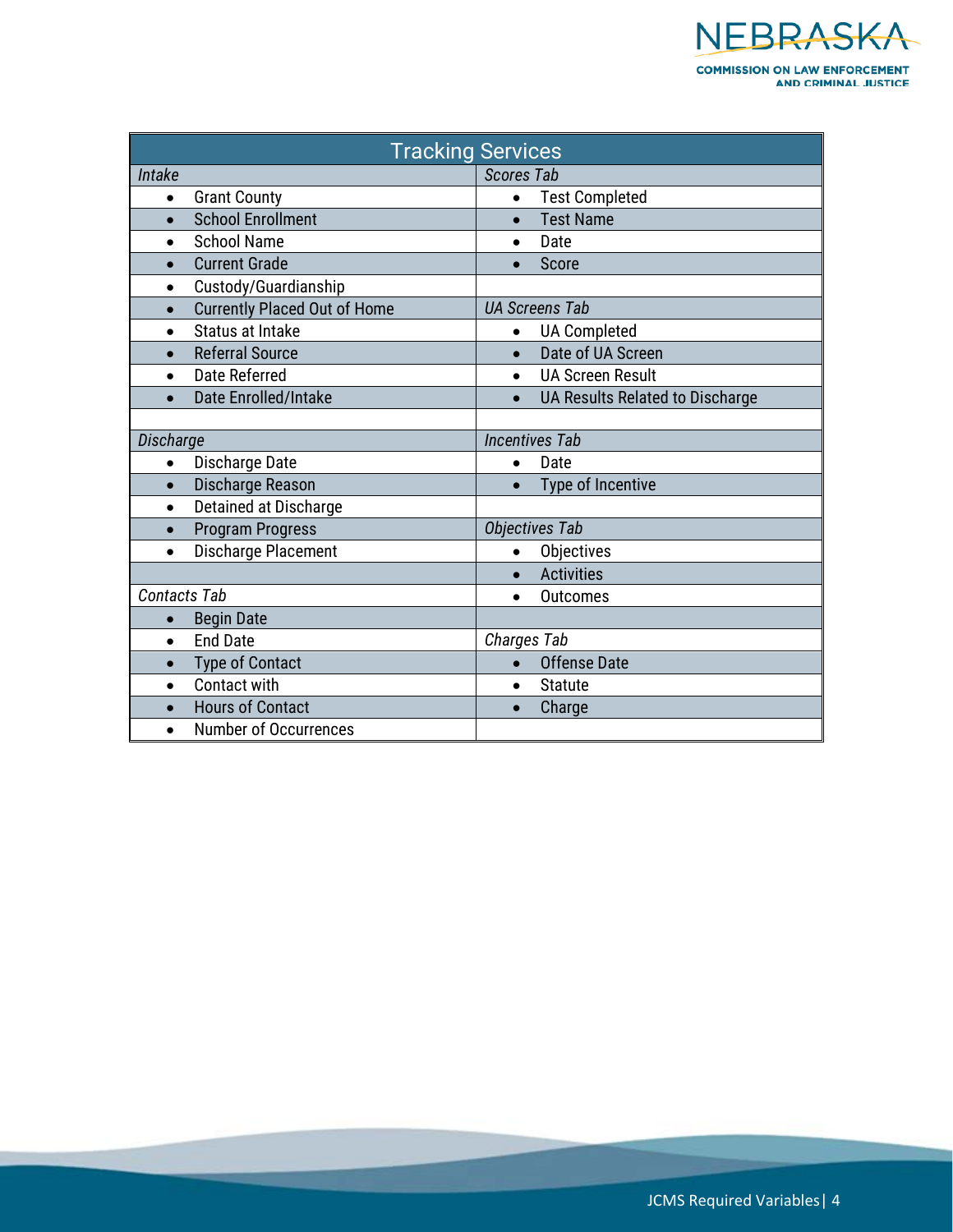

<span id="page-6-0"></span>

| <b>Shelter Care</b>                              |                                      |  |  |
|--------------------------------------------------|--------------------------------------|--|--|
| Intake                                           | <b>UA Screens Tab</b>                |  |  |
| <b>Grant County</b><br>$\bullet$                 | <b>UA Completed</b><br>$\bullet$     |  |  |
| <b>School Enrollment</b><br>$\bullet$            | Date of UA Screen<br>$\bullet$       |  |  |
| <b>School Name</b><br>$\bullet$                  | <b>UA Screen Result</b><br>$\bullet$ |  |  |
| <b>Current Grade</b>                             | UA Results Related to Discharge      |  |  |
| Custody/Guardianship<br>$\bullet$                |                                      |  |  |
| <b>Currently Placed Out of Home</b><br>$\bullet$ | <b>Incentives Tab</b>                |  |  |
| Status at Intake<br>$\bullet$                    | Date<br>$\bullet$                    |  |  |
| <b>Shelter Type</b><br>$\bullet$                 | Type of Incentive<br>$\bullet$       |  |  |
| <b>Referral Source</b><br>$\bullet$              |                                      |  |  |
| <b>Date Referred</b>                             | <b>Objectives Tab</b>                |  |  |
| Date Enrolled/Intake                             | Objectives<br>$\bullet$              |  |  |
|                                                  | <b>Activities</b><br>$\bullet$       |  |  |
| Discharge                                        | <b>Outcomes</b><br>$\bullet$         |  |  |
| Discharge Date<br>$\bullet$                      |                                      |  |  |
| Discharge Reason<br>$\bullet$                    | Charges Tab                          |  |  |
| Detained at Discharge<br>$\bullet$               | <b>Offense Date</b><br>$\bullet$     |  |  |
| Program Progress<br>$\bullet$                    | <b>Statute</b><br>$\bullet$          |  |  |
| <b>Discharge Placement</b><br>$\bullet$          | Charge                               |  |  |
|                                                  |                                      |  |  |
| <b>Scores Tab</b>                                |                                      |  |  |
| <b>Test Completed</b><br>$\bullet$               |                                      |  |  |
| <b>Test Name</b>                                 |                                      |  |  |
| Date                                             |                                      |  |  |
| Score                                            |                                      |  |  |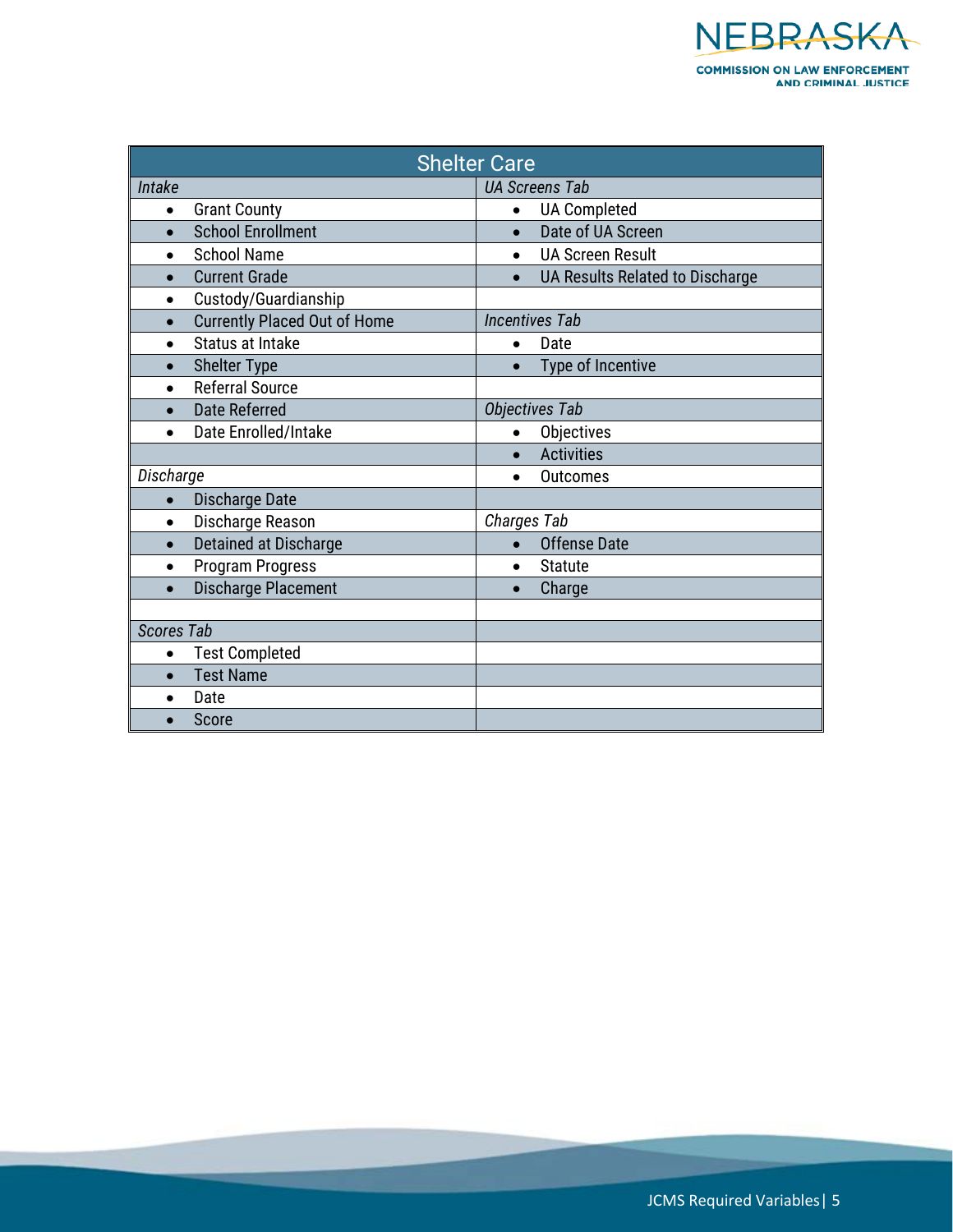

#### Assessment

<span id="page-7-0"></span>

| Intake                                 | <b>Charges Tab</b>      |
|----------------------------------------|-------------------------|
| <b>School Name</b><br>$\bullet$        | Offense Date            |
| <b>Current Grade</b><br>$\bullet$      | <b>Statute</b>          |
| <b>School Enrollment</b><br>٠          | Charge                  |
| Custody/Guardianship<br>$\bullet$      |                         |
| <b>Grant County</b><br>$\bullet$       | Assessments Tab         |
| Date of Referral to Assessment Program | Date of Assessment      |
| <b>Referral Source</b>                 | <b>Assessment Type</b>  |
|                                        | Score                   |
| Discharge                              |                         |
| Discharge Date                         | <b>Referrals Tab</b>    |
| Assessment Discharge Reason            | <b>Referral Made</b>    |
| <b>Assessment Outcomes</b>             | <b>Primary Domain</b>   |
|                                        | Date Referred           |
|                                        | Referred to             |
|                                        | <b>Referral Outcome</b> |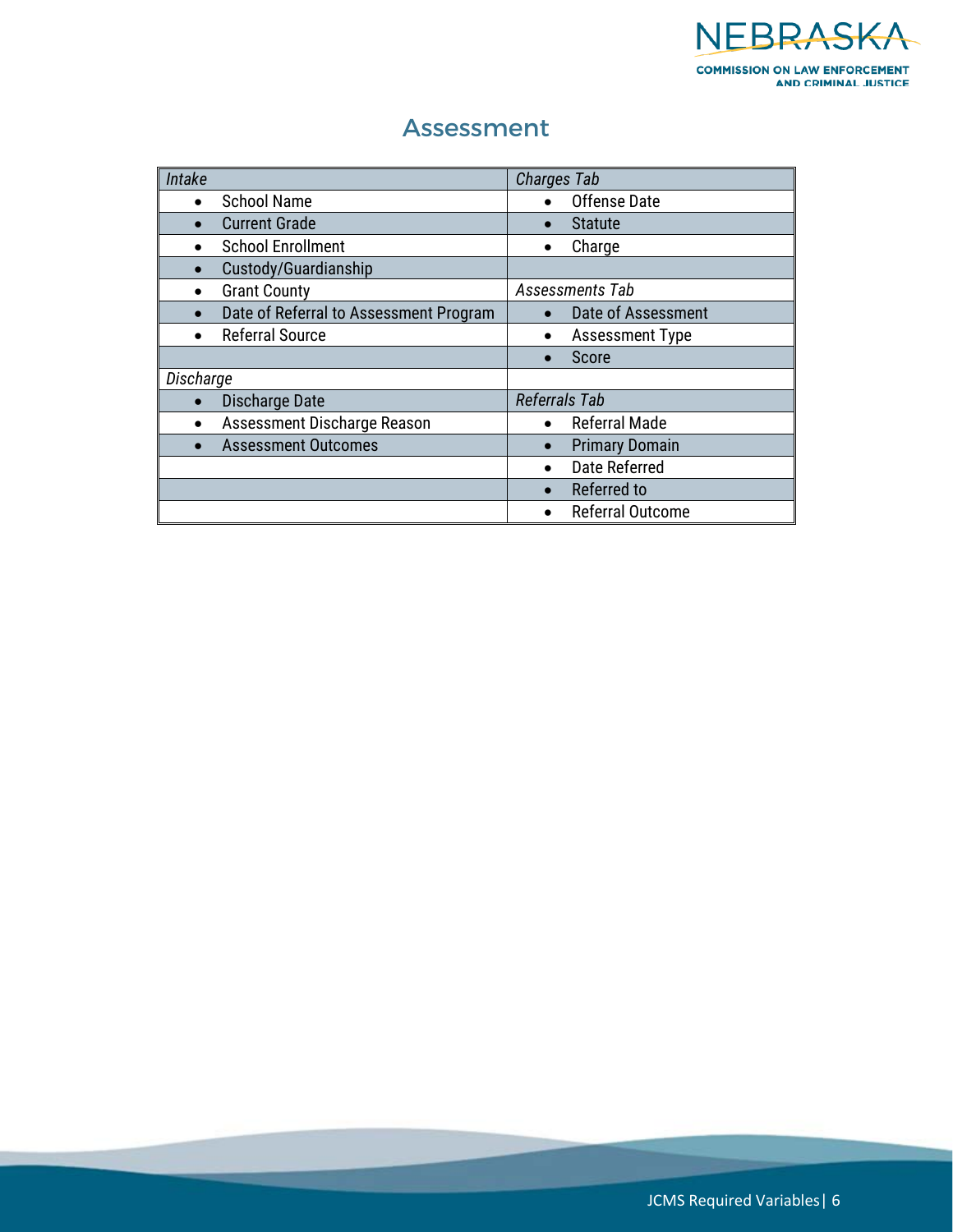

#### Crisis Respite

<span id="page-8-0"></span>

| Intake                   | <b>Crisis Respite</b>                 |  |
|--------------------------|---------------------------------------|--|
| <b>School Name</b>       | <b>Enrollment Date/Date of Intake</b> |  |
| <b>School Enrollment</b> | Youth's Current Living Situation      |  |
| <b>Current Grade</b>     | <b>Presenting Situation</b>           |  |
| Custody/Guardianship     | Was There an Injury?                  |  |
| <b>Grant County</b>      | Weapon Involved?                      |  |
|                          | <b>Referral Source</b>                |  |
| Discharge                |                                       |  |
| Discharge Date           | Referrals Tab                         |  |
| Discharge Reason         | <b>Referral Type</b>                  |  |
|                          | <b>Referral Agency</b>                |  |
|                          | Referral Outcome                      |  |

#### Crisis Response

<span id="page-8-1"></span>

| Intake                                     | Crisis Response                                    |
|--------------------------------------------|----------------------------------------------------|
| <b>School Name</b><br>$\bullet$            | <b>Enrollment Date/Date of Call</b><br>$\bullet$   |
| <b>School Enrollment</b>                   | <b>Call Time</b><br>$\bullet$                      |
| <b>Current Grade</b><br>$\bullet$          | <b>Arrival Time</b><br>$\bullet$                   |
| Custody/Guardianship<br>$\bullet$          | <b>Departure Time</b><br>$\bullet$                 |
| <b>Grant County</b><br>$\bullet$           | Youth's Current Living Situation<br>$\bullet$      |
|                                            | <b>Presenting Situation</b><br>$\bullet$           |
| Discharge                                  | Was There an Injury?<br>$\bullet$                  |
| Discharge Date                             | Weapon Involved?<br>$\bullet$                      |
| Case Outcome                               | <b>Referral Source</b><br>$\bullet$                |
| Were Services Available in Youth's Area?   | Time Spent with Client (minutes)<br>$\bullet$      |
| Case Outcome - Follow-up Services Provided | Time Spent in Collaboration (minutes)<br>$\bullet$ |
|                                            | Was a Plan Put in Place?<br>$\bullet$              |
| Law Enforcement                            | Were Parents Involved in Plan?                     |
| <b>Law Enforcement Agency</b>              |                                                    |
| Location                                   | Referrals Tab                                      |
|                                            | <b>Referral Type</b><br>$\bullet$                  |
|                                            | <b>Referral Agency</b><br>$\bullet$                |
|                                            | <b>Referral Outcome</b>                            |
|                                            |                                                    |
|                                            | Follow-Ups Tab                                     |
|                                            | Date of Follow-up<br>$\bullet$                     |
|                                            | Result of Follow-up<br>$\bullet$                   |
|                                            |                                                    |
|                                            |                                                    |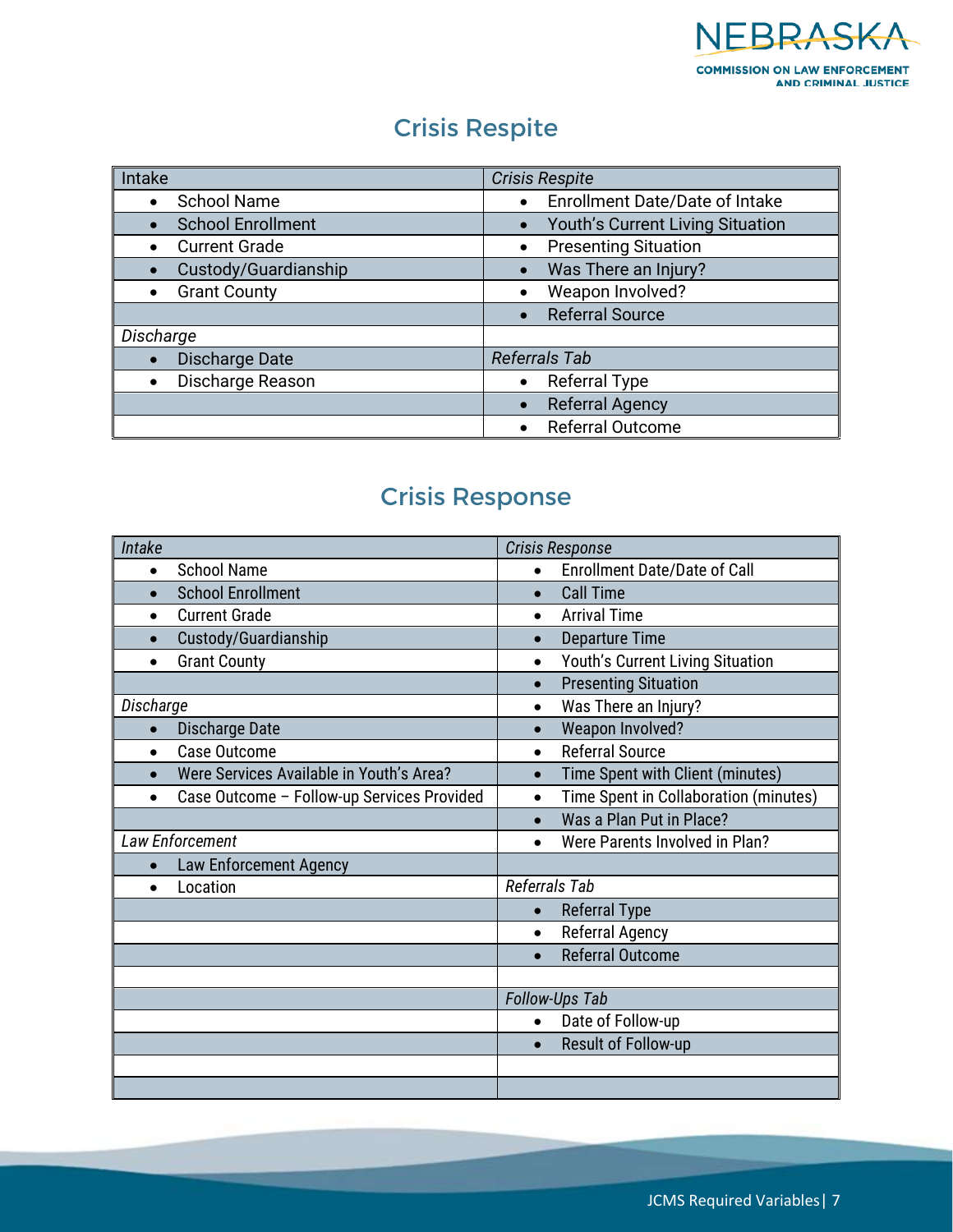

#### Diversion

<span id="page-9-0"></span>

| Intake                                  | <b>Scores Tab</b>                                |
|-----------------------------------------|--------------------------------------------------|
| <b>County of Residence</b><br>$\bullet$ | <b>Test Name</b><br>$\bullet$                    |
| <b>School Enrollment</b>                | Score                                            |
| <b>School Name</b>                      |                                                  |
| <b>Current Grade</b>                    | Diversion Case Plan Tab                          |
| Custody/Guardianship                    | Domain<br>$\bullet$                              |
| <b>Referral Date</b>                    | Program Type<br>$\bullet$                        |
| <b>Referral Source</b>                  | Program Sub-Type<br>$\bullet$                    |
| <b>Teen Court</b>                       | Total Amount Due (\$)<br>$\bullet$               |
| <b>Petition Filed</b>                   | <b>Total Time Required (hours)</b><br>$\bullet$  |
| Crossover                               | <b>Total Time Completed (hours)</b><br>$\bullet$ |
| <b>Enrolled Date</b>                    | Completed<br>$\bullet$                           |
|                                         | <b>Completion Date</b><br>$\bullet$              |
| Discharge                               |                                                  |
| Discharge Date                          | Alcohol/Drug Tests Tab                           |
| Discharge Reason                        | <b>UA Completed</b><br>$\bullet$                 |
| <b>Refusal Reason</b>                   | Date<br>$\bullet$                                |
| Charges Tab                             | Panel Test Type<br>$\bullet$                     |
| <b>Offense Date</b>                     | <b>Test Result</b><br>$\bullet$                  |
| <b>Statute</b>                          |                                                  |
| Charge                                  |                                                  |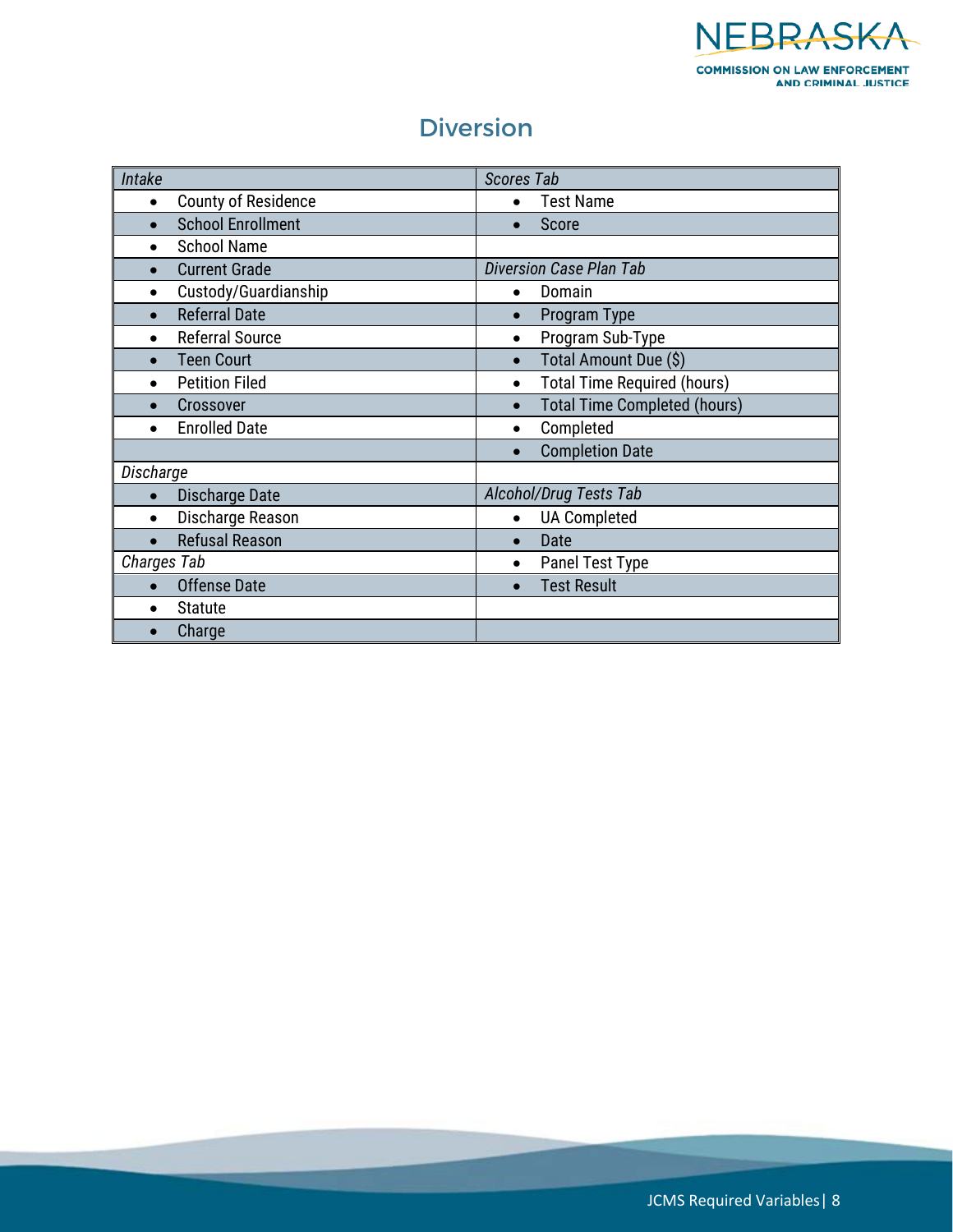

## Family Support

<span id="page-10-0"></span>

| Intake                                            | <b>Contacts Tab</b>                          |
|---------------------------------------------------|----------------------------------------------|
| <b>School Enrollment</b><br>$\bullet$             | <b>Begin Date</b><br>$\bullet$               |
| <b>School Name</b>                                | <b>End Date</b><br>$\bullet$                 |
| <b>Current Grade</b>                              | <b>Type of Contact</b>                       |
| Custody/Guardianship                              | <b>Reason for Contact</b><br>$\bullet$       |
| <b>Grant County</b>                               | <b>Primary Type of Activity</b><br>$\bullet$ |
| <b>Referral Source</b>                            | <b>Duration in Hours</b><br>$\bullet$        |
| <b>Referral Date</b>                              | <b>Number of Occurrences</b>                 |
| <b>Enrollment Date</b>                            |                                              |
| <b>Primary Reason for Enrollment</b><br>٠         | Classes Tab                                  |
| <b>Family Function at Intake</b>                  | <b>Start Date</b><br>$\bullet$               |
| <b>Family Communicated at Intake</b><br>$\bullet$ | <b>End Date</b><br>$\bullet$                 |
|                                                   | <b>Class Name</b>                            |
| Discharge                                         | Class Objective<br>$\bullet$                 |
| Discharge Date                                    | <b>Hours Completed</b><br>$\bullet$          |
| Discharge Reason                                  | <b>Hours Required</b><br>$\bullet$           |
| <b>Family Function at Discharge</b>               |                                              |
| <b>Family Communication at Discharge</b>          | <b>Scores Tab</b>                            |
|                                                   | <b>Test Name</b><br>$\bullet$                |
|                                                   | Date                                         |
|                                                   | Score                                        |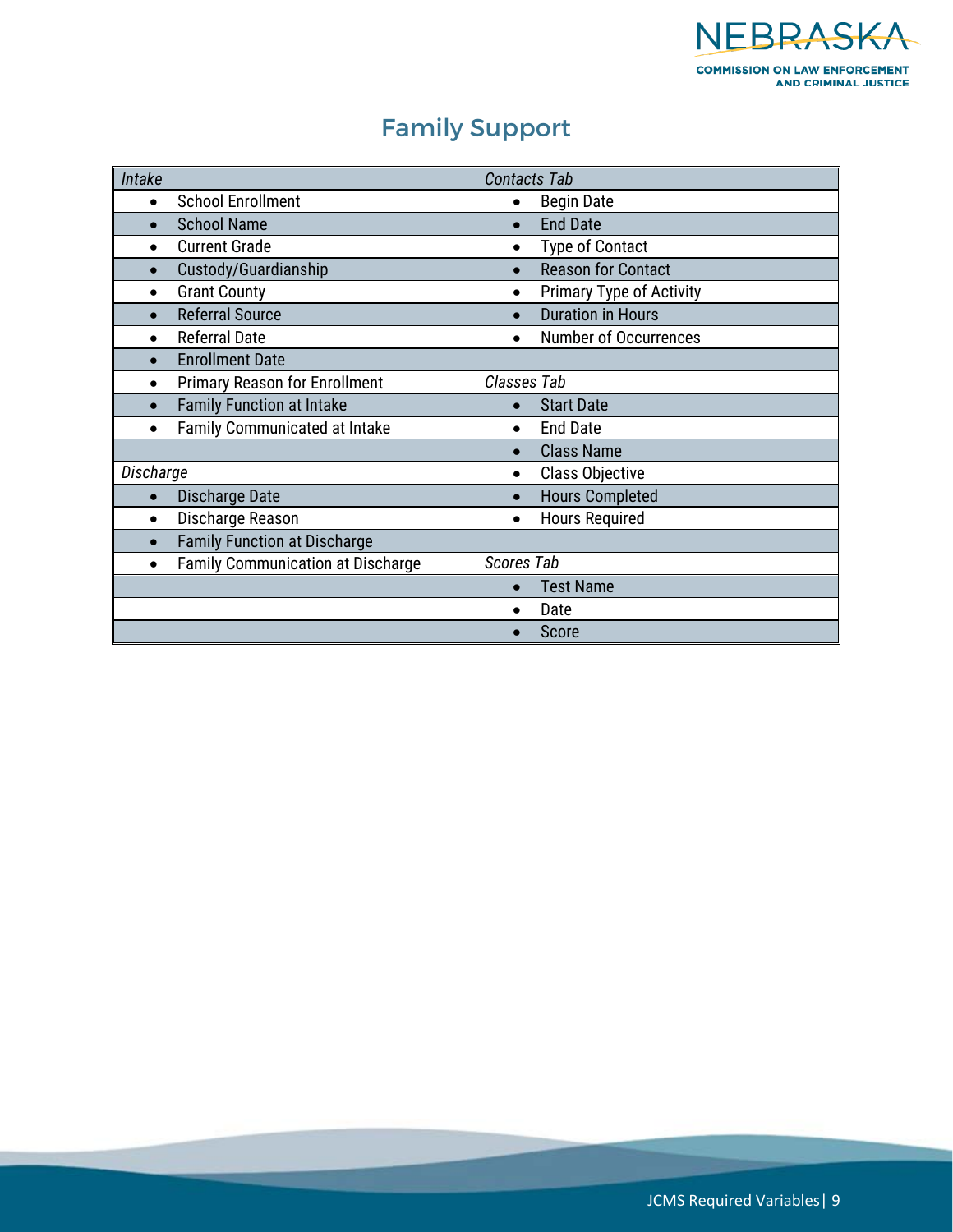

#### Mediation

<span id="page-11-0"></span>

| Intake                                                                                                                |                                                                                              | <b>Contacts Tab</b> |                                             |  |
|-----------------------------------------------------------------------------------------------------------------------|----------------------------------------------------------------------------------------------|---------------------|---------------------------------------------|--|
| $\bullet$                                                                                                             | <b>School Enrollment</b>                                                                     | $\bullet$           | Date of Contact                             |  |
| $\bullet$                                                                                                             | <b>School Name</b>                                                                           | $\bullet$           | <b>Type of Contact</b>                      |  |
| $\bullet$                                                                                                             | <b>Current Grade</b>                                                                         | $\bullet$           | Contact with                                |  |
| $\bullet$                                                                                                             | Custody/Guardianship                                                                         | $\bullet$           | <b>Hours of Contact</b>                     |  |
| $\bullet$                                                                                                             | <b>Grant County</b>                                                                          |                     |                                             |  |
| $\bullet$                                                                                                             | <b>Referral Source</b>                                                                       |                     | Youth/Victim Conference Tab                 |  |
| $\bullet$                                                                                                             | <b>Referral Date</b>                                                                         | $\bullet$           | <b>Conference Date</b>                      |  |
|                                                                                                                       | <b>Enrollment Date</b>                                                                       |                     | <b>Type of Conference</b>                   |  |
| $\bullet$                                                                                                             | <b>Reason for Enrollment</b>                                                                 |                     |                                             |  |
| $\bullet$                                                                                                             | <b>Victim</b>                                                                                |                     | <b>Reparation Agreement Tab</b>             |  |
|                                                                                                                       |                                                                                              |                     | Date Agreement Signed                       |  |
|                                                                                                                       | Discharge<br><b>Timeframe for Completion</b><br>$\bullet$                                    |                     |                                             |  |
| $\bullet$                                                                                                             | Discharge Date                                                                               | $\bullet$           | Goals                                       |  |
| $\bullet$                                                                                                             | <b>Reparation Agreement Reached</b>                                                          | $\bullet$           | <b>Financial Restitution to be Paid</b>     |  |
| $\bullet$                                                                                                             | Outcome if Agreement was Reached                                                             | $\bullet$           | <b>Total Hours of Service</b>               |  |
| $\bullet$                                                                                                             | Reason Agreement was Not Reached                                                             |                     | <b>Goal Completed Prior to Case Closure</b> |  |
|                                                                                                                       |                                                                                              |                     |                                             |  |
|                                                                                                                       | Follow-Up Tab                                                                                |                     |                                             |  |
| $\bullet$                                                                                                             | Follow-up Completed                                                                          |                     |                                             |  |
| $\bullet$                                                                                                             | Date of Follow-up                                                                            |                     |                                             |  |
| $\bullet$                                                                                                             | Who is Follow-up With                                                                        |                     |                                             |  |
| $\bullet$                                                                                                             | Overall, how satisfied are you with the conference                                           |                     |                                             |  |
| $\bullet$                                                                                                             | How satisfied are you with the reparation agreement made during the meeting?                 |                     |                                             |  |
| $\bullet$                                                                                                             | Youth Only - it was helpful for me to meet with the person who was affected by my behavior   |                     |                                             |  |
| Victim Only - it was helpful for me to talk directly with the person who was responsible for the<br>$\bullet$<br>harm |                                                                                              |                     |                                             |  |
| $\bullet$                                                                                                             | Youth Surrogate only - it was helpful for me to meet with a person representing those harmed |                     |                                             |  |

JCMS Required Variables| 10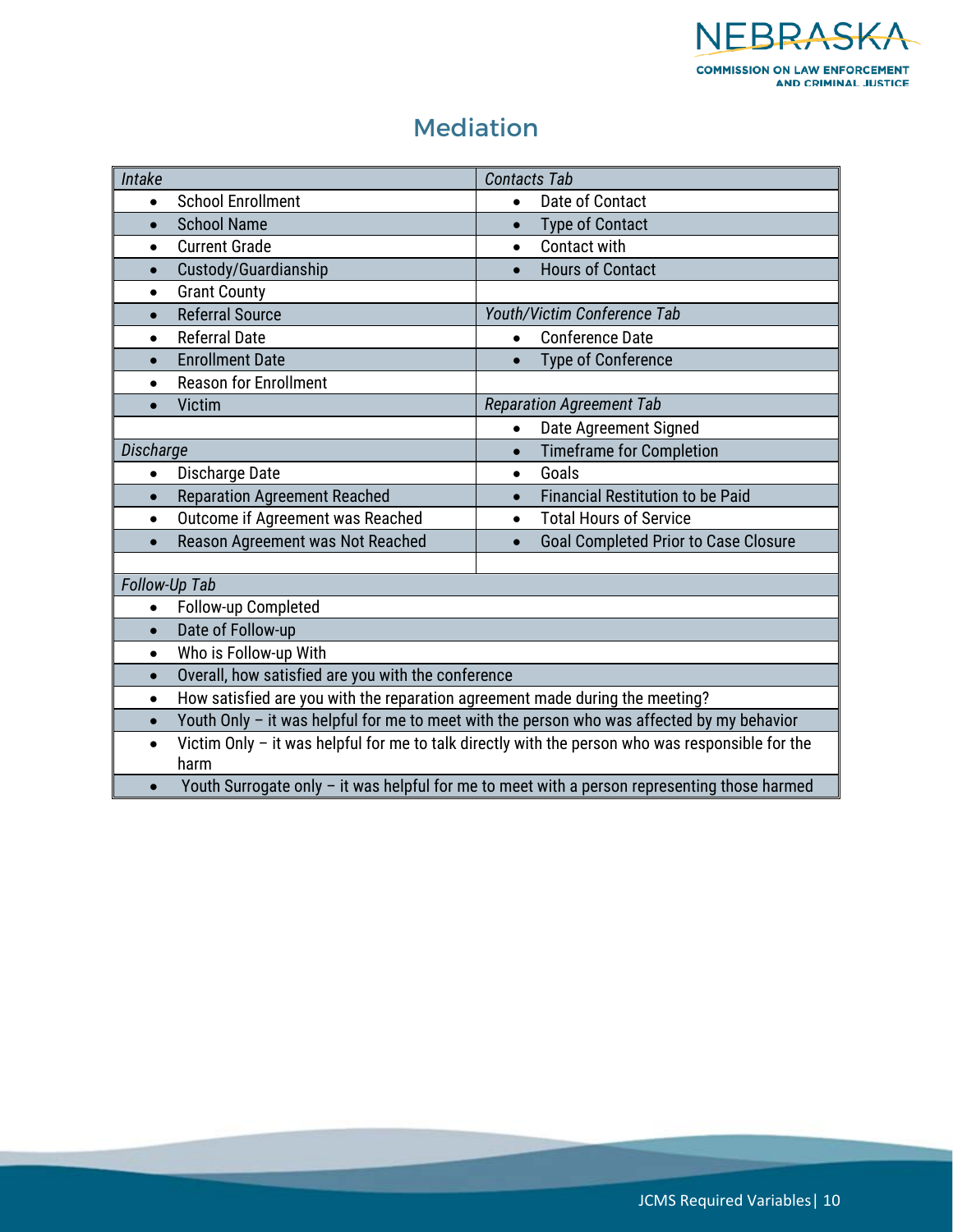

#### Mental Health

<span id="page-12-0"></span>

| Intake                                | <b>Contacts Tab</b>                   |
|---------------------------------------|---------------------------------------|
| <b>School Enrollment</b><br>$\bullet$ | <b>Start Date</b><br>$\bullet$        |
| <b>Current Grade</b>                  | <b>End Date</b><br>$\bullet$          |
| <b>School Name</b>                    | <b>Type of Contact</b><br>$\bullet$   |
| Custody/Guardianship                  | <b>Intervention Type</b><br>$\bullet$ |
| <b>Grant County</b><br>٠              | <b>Duration in Hours</b><br>$\bullet$ |
| <b>Referral Source</b>                | <b>Number of Occurrences</b>          |
| <b>Referral Date</b>                  |                                       |
| <b>Enrollment Date</b>                | Groups Tab                            |
| <b>Presenting Issue</b>               | <b>Start Date</b><br>$\bullet$        |
| Diagnosis 1                           | <b>End Date</b><br>$\bullet$          |
|                                       | <b>Group Name</b><br>$\bullet$        |
| Discharge                             | <b>Group Objective</b><br>$\bullet$   |
| Discharge Date                        | <b>Hours Completed</b><br>$\bullet$   |
| Discharge Reason                      | <b>Hours Required</b><br>$\bullet$    |
| Progress at Discharge                 |                                       |
|                                       | <b>Scores Tab</b>                     |
|                                       | <b>Test Completed</b>                 |
|                                       | <b>Test Name</b><br>$\bullet$         |
|                                       | Date                                  |
|                                       | Score                                 |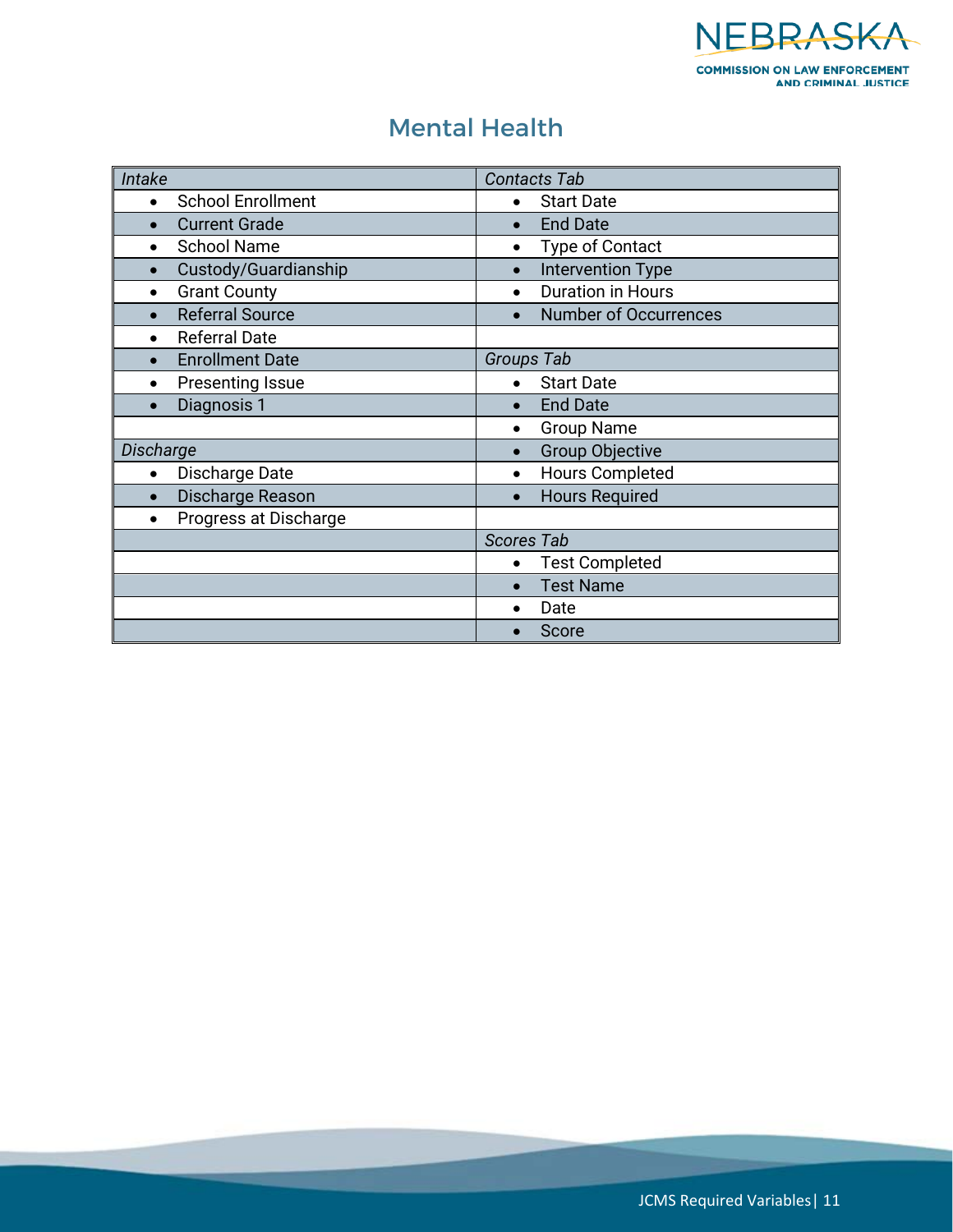

## Mentoring

<span id="page-13-0"></span>

| Intake                                                                   | <b>Mentors</b>                                                           |
|--------------------------------------------------------------------------|--------------------------------------------------------------------------|
| <b>School Name</b><br>$\bullet$                                          | <b>Mentor Name</b><br>$\bullet$                                          |
| <b>Current Grade</b><br>$\bullet$                                        | <b>Mentor Age</b><br>$\bullet$                                           |
| <b>School Enrollment</b><br>$\bullet$                                    | <b>Mentor Race/Ethnicity</b><br>$\bullet$                                |
| Custody/Guardianship<br>$\bullet$                                        | <b>Mentor Gender</b><br>$\bullet$                                        |
| <b>Grant County</b><br>$\bullet$                                         | Does Mentor Have Background in Helping<br>$\bullet$<br>Roles/Profession? |
| <b>Youth Currently Placed</b><br>$\bullet$                               | <b>Mentor Education Level</b><br>$\bullet$                               |
| Date Referred<br>$\bullet$                                               | <b>Mentor Zip</b><br>$\bullet$                                           |
| <b>Referral Source</b><br>$\bullet$                                      | <b>Motivation of Mentor</b><br>$\bullet$                                 |
| Date Enrolled/Intake<br>$\bullet$                                        | Date Mentoring Relationship Began<br>$\bullet$                           |
| School Attachment at Intake (School-<br>$\bullet$<br>based Mentoring)    | Date Mentoring Relationship Ended<br>$\bullet$                           |
| Misses School at Intake (School-based<br>$\bullet$<br>Mentoring)         | Time Away from Mentor (in days)<br>$\bullet$                             |
| GPA at Intake (School-based mentoring)                                   | Initiated by<br>$\bullet$                                                |
|                                                                          |                                                                          |
|                                                                          | <b>Activity</b>                                                          |
| Discharge                                                                | <b>Begin Date</b><br>$\bullet$                                           |
| <b>Discharge Date</b><br>$\bullet$                                       | <b>End Date</b><br>$\bullet$                                             |
| Discharge Reason<br>$\bullet$                                            | Type of Contact<br>$\bullet$                                             |
| Misses School at Discharge (School-based<br>$\bullet$<br>Mentoring)      | Setting<br>$\bullet$                                                     |
| GPA at Discharge (School-based<br>$\bullet$<br>Mentoring)                | Length of Contact (minutes)<br>$\bullet$                                 |
| School Attachment at Discharge (School-<br>$\bullet$<br>based Mentoring) | <b>Number of Occurrences</b><br>$\bullet$                                |
|                                                                          | <b>Potential Mentors (Youth Initiated Mentoring)</b>                     |
|                                                                          | Role<br>$\bullet$                                                        |
|                                                                          | Outcome<br>$\bullet$                                                     |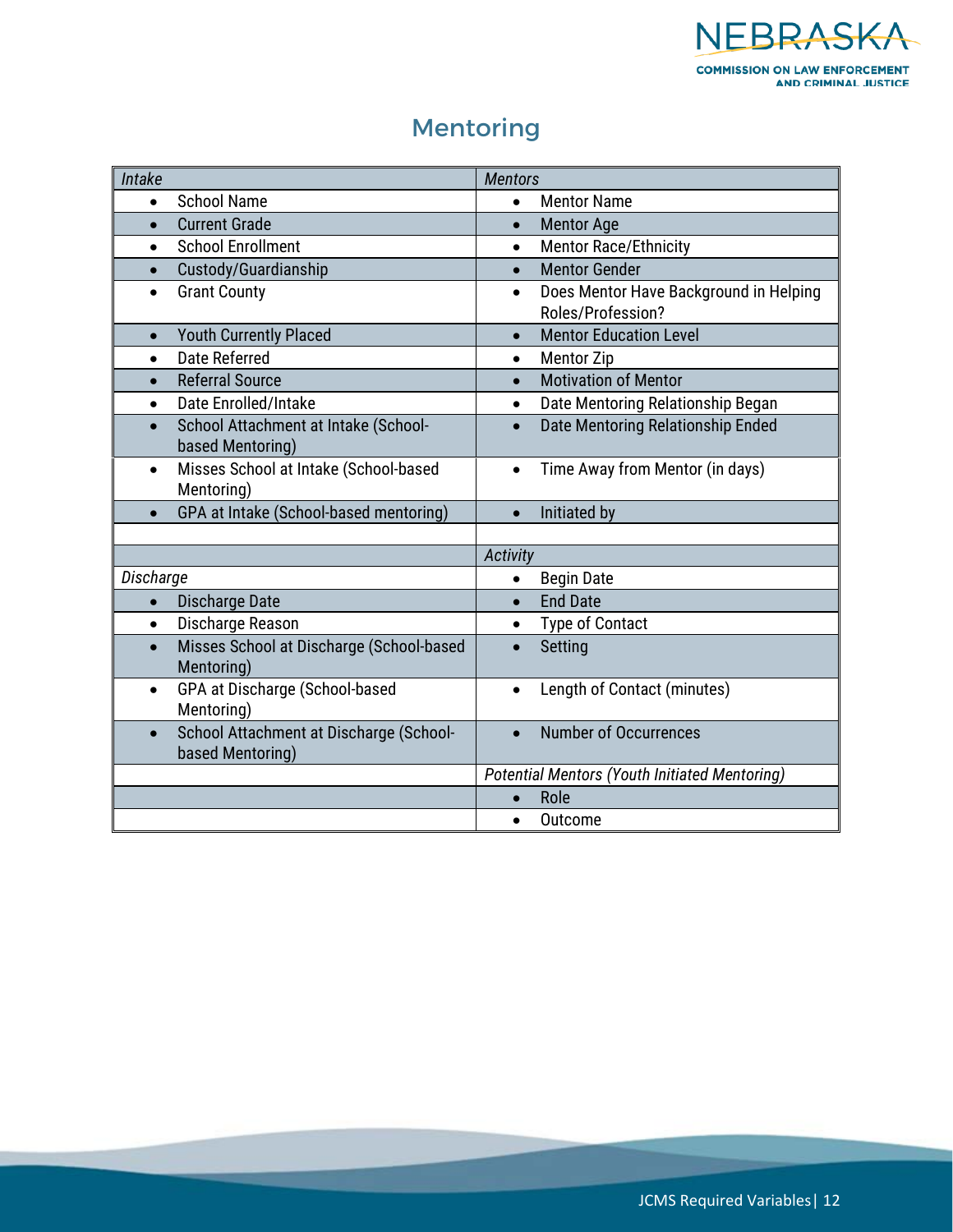

#### Prevention & Promotion

<span id="page-14-0"></span>

| Intake    |                              | <b>Activity Tab</b> |                                |
|-----------|------------------------------|---------------------|--------------------------------|
| $\bullet$ | <b>Grant County</b>          |                     | <b>Start Date</b>              |
|           | <b>School Enrollment</b>     | $\bullet$           | <b>End Date</b>                |
|           | <b>School Name</b>           | ٠                   | <b>Activity Type</b>           |
| $\bullet$ | <b>Current Grade</b>         | $\bullet$           | <b>Hours Completed</b>         |
|           | Custody/Guardianship         |                     |                                |
| $\bullet$ | <b>Referral Date</b>         | <b>Scores Tab</b>   |                                |
| $\bullet$ | <b>Referral Source</b>       | ٠                   | <b>Survey Completed</b>        |
| $\bullet$ | <b>Enrollment Date</b>       | $\bullet$           | Date Survey Taken              |
| $\bullet$ | <b>Reason for Referral</b>   | $\bullet$           | <b>Protective Factor Score</b> |
|           | Discharge Date               | $\bullet$           | <b>Risk Factor Score</b>       |
|           | Discharge Reason             |                     |                                |
|           |                              |                     |                                |
|           | Program Information          |                     |                                |
|           | Name of Program              |                     |                                |
|           | <b>Start Date</b>            |                     |                                |
|           | <b>End Date</b>              |                     |                                |
|           | <b>Total Hours Available</b> |                     |                                |
|           | <b>Total Hours Attended</b>  |                     |                                |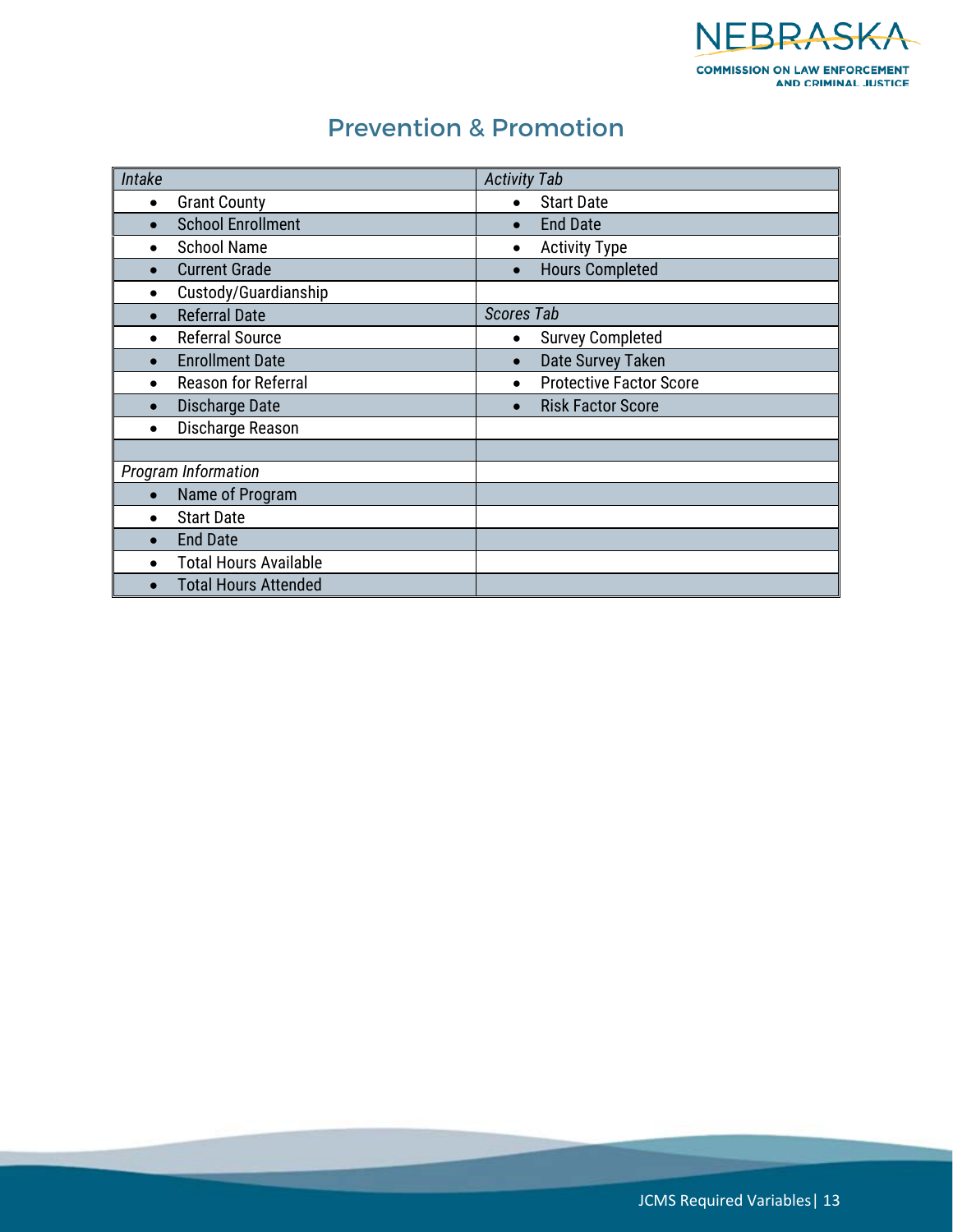

# School-based Programs

<span id="page-15-1"></span><span id="page-15-0"></span>

| <b>After School</b>                               |                                             |  |
|---------------------------------------------------|---------------------------------------------|--|
| Intake                                            | <b>Discharge</b>                            |  |
| <b>School Enrollment</b><br>$\bullet$             | Discharge Date<br>$\bullet$                 |  |
| <b>School Name</b>                                | Discharge Reason<br>$\bullet$               |  |
| <b>Current Grade</b><br>$\bullet$                 | Misses School at Discharge<br>$\bullet$     |  |
| Custody/Guardianship                              | <b>GPA at Discharge</b><br>$\bullet$        |  |
| <b>Grant County</b>                               | School Attachment at Discharge<br>$\bullet$ |  |
| <b>Referral Date</b>                              |                                             |  |
| <b>Referral Source</b><br>$\bullet$               | Program Attendance                          |  |
| <b>Primary Reason for Enrollment</b><br>$\bullet$ | <b>Begin Date</b>                           |  |
| <b>Enrollment Date</b>                            | <b>End Date</b><br>$\bullet$                |  |
| Misses School at Intake                           | <b>Hours Youth Attended</b><br>$\bullet$    |  |
| <b>GPA at Intake</b>                              | Hours Program Available<br>$\bullet$        |  |
| School Attachment at Intake                       | <b>Number of Occurrences</b>                |  |

<span id="page-15-2"></span>

| <b>Alternative School</b> |                                      |           |                                |
|---------------------------|--------------------------------------|-----------|--------------------------------|
| Intake                    |                                      | Discharge |                                |
|                           |                                      | $\bullet$ | Discharge Date                 |
|                           | <b>School Enrollment</b>             | $\bullet$ | Discharge Reason               |
|                           | <b>School Name</b>                   | $\bullet$ | <b>Credits Earned</b>          |
|                           | <b>Current Grade</b>                 | $\bullet$ | Misses School at Discharge     |
|                           | Custody/Guardianship                 | ٠         | <b>GPA at Discharge</b>        |
|                           | <b>Grant County</b>                  |           | School Attachment at Discharge |
| $\bullet$                 | <b>Referral Date</b>                 |           |                                |
|                           | <b>Referral Source</b>               |           | Program Attendance             |
|                           | <b>Primary Reason for Enrollment</b> | $\bullet$ | <b>Begin Date</b>              |
|                           | <b>Enrollment Date</b>               | $\bullet$ | <b>End Date</b>                |
|                           | IEP                                  | $\bullet$ | <b>Hours Youth Attended</b>    |
|                           | Misses School at Intake              | $\bullet$ | Hours Program Available        |
|                           | <b>GPA at Intake</b>                 | $\bullet$ | <b>Number of Occurrences</b>   |
|                           | <b>School Attachment at Intake</b>   |           |                                |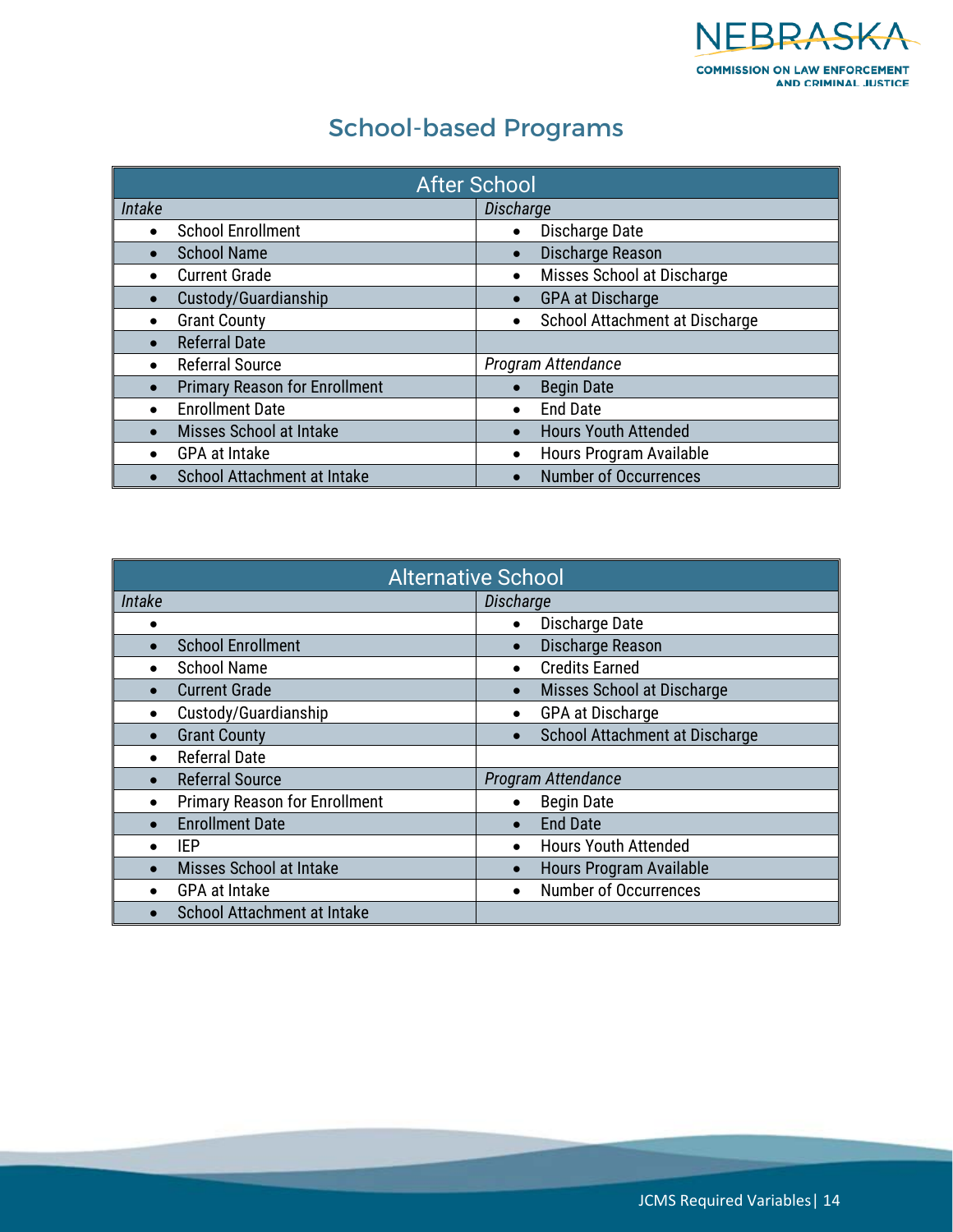NEBRASKA **COMMISSION ON LAW ENFORCEMENT<br>AND CRIMINAL JUSTICE** 

<span id="page-16-0"></span>

| <b>Interventionist</b>                   |                                                |  |
|------------------------------------------|------------------------------------------------|--|
| Intake                                   | Discharge                                      |  |
| <b>School Enrollment</b><br>$\bullet$    | Discharge Date<br>$\bullet$                    |  |
| <b>School Name</b><br>$\bullet$          | Discharge Reason<br>$\bullet$                  |  |
| <b>Current Grade</b>                     | Misses School at Discharge<br>$\bullet$        |  |
| Custody/Guardianship<br>$\bullet$        | GPA at Discharge<br>$\bullet$                  |  |
| <b>Grant County</b>                      | School Attachment at Discharge<br>$\bullet$    |  |
| <b>Referral Date</b><br>$\bullet$        |                                                |  |
| <b>Referral Source</b><br>$\bullet$      | Contacts                                       |  |
| <b>Primary Reason for Enrollment</b>     | <b>Begin Date</b><br>$\bullet$                 |  |
| <b>Enrollment Date</b><br>$\bullet$      | <b>End Date</b><br>$\bullet$                   |  |
| Misses School at Intake                  | <b>Primary Reason for Contact</b><br>$\bullet$ |  |
| <b>GPA at Intake</b><br>$\bullet$        | <b>Intervention Attempted</b><br>$\bullet$     |  |
| School Attachment at Intake<br>$\bullet$ | Outcome<br>$\bullet$                           |  |
|                                          | <b>Number of Occurrences</b><br>$\bullet$      |  |

<span id="page-16-1"></span>

| <b>School Resource Officer</b>            |                                             |
|-------------------------------------------|---------------------------------------------|
| Intake                                    | <b>Discharge</b>                            |
| <b>School Enrollment</b><br>$\bullet$     | Discharge Date                              |
| <b>School Name</b>                        | Discharge Reason                            |
| <b>Current Grade</b><br>$\bullet$         | Misses School at Discharge                  |
| Custody/Guardianship<br>$\bullet$         | <b>GPA at Discharge</b>                     |
| <b>Grant County</b><br>$\bullet$          | School Attachment at Discharge<br>$\bullet$ |
| <b>Referral Date</b><br>$\bullet$         | Contacts                                    |
| <b>Referral Source</b><br>$\bullet$       | <b>Begin Date</b><br>$\bullet$              |
| <b>Reason for Enrollment</b><br>$\bullet$ | <b>End Date</b>                             |
| <b>Enrollment Date</b><br>$\bullet$       | <b>Primary Reason for Contact</b>           |
| Misses School at Intake<br>$\bullet$      | <b>Outcome</b>                              |
| <b>GPA at Intake</b><br>$\bullet$         | <b>Duration in Hours</b>                    |
| School Attachment at Intake               | <b>Number of Occurrences</b>                |